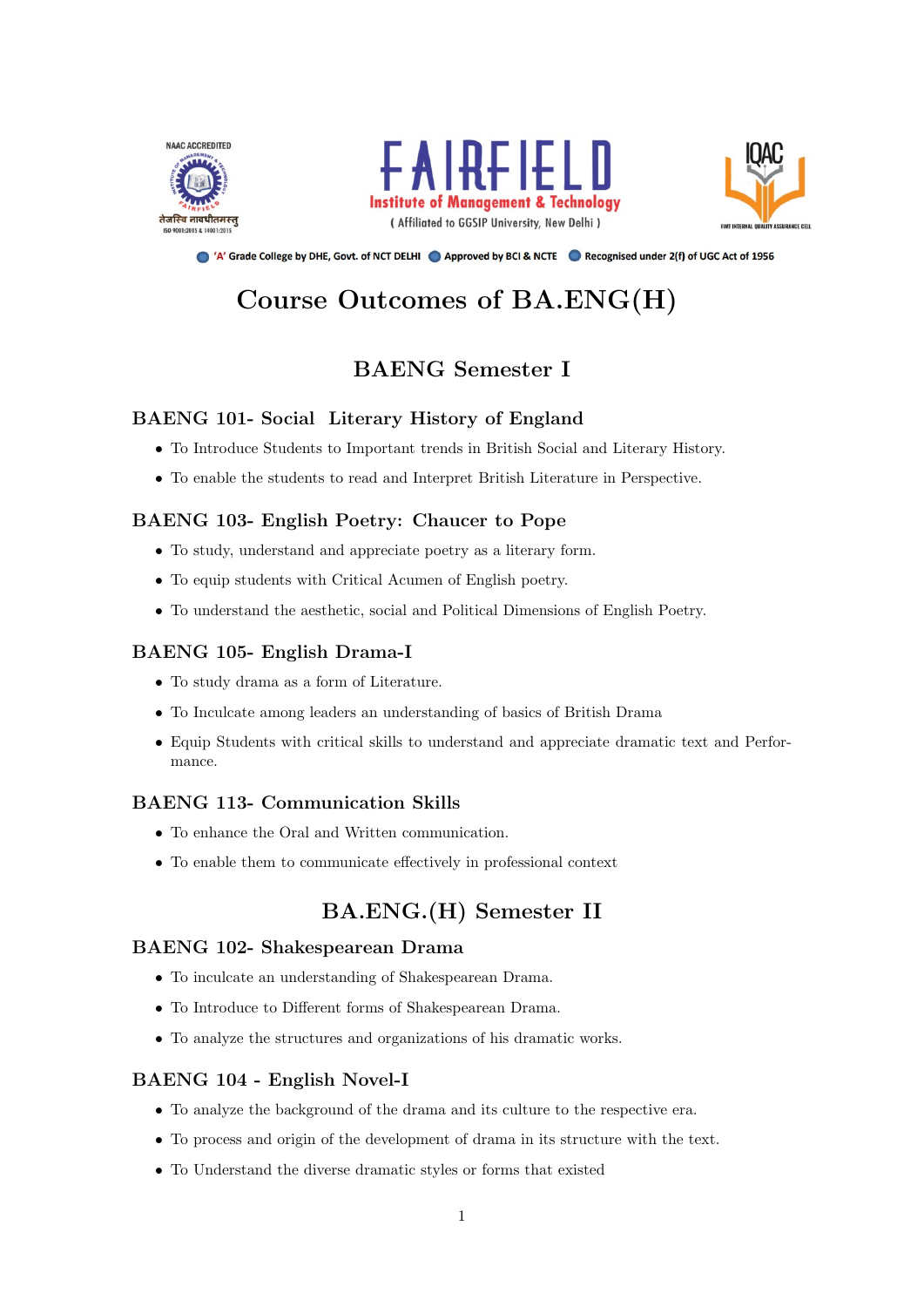#### BAENG 106- Env. Ethics Human Values and Literature

- To demonstrate how natural systems and human-designed systems work together through Literary Text.
- To Understand and Develop ethical, environmental and social responsibilities.

#### BAENG 108- Introduction to Sociology

- Constantly analyze the institutions and their influence on individuals in the society
- Design strategies to address social issues in a scientific organized manner

## BA.ENG.(H) Semester III

#### BAENG 201- Romantic Victorian Poetry

- To understand philosophical, historical and aesthetic dimensions of Romantic and Victorian Poetry.
- To help students understand Nineteenth century British Society through Poetry

#### BAENG 203-English Novel-II

- To introduce students to rise and major trajectories of British Novel.
- To Critically Understand and Interrogate British novel as Literary Genre.
- To discuss novel as a historical, cultural and Ideological Narrative.

#### BAENG 205- Modern British Drama

- To study British drama for its literary, aesthetic and socio-political cultural Underpinnings.
- Show familiarity with major literary works by British writers in the field of Drama and Poetry.
- Learn various interpretative techniques to approach literary texts of varied genres

#### BAENG 211- Introduction to Psychology

- Use the basics of Psychology while practicing Social Work.
- Evaluate the different problems at different stages of life effectively.
- Analyze abnormal behavior of the clients effectively.

## BA.ENG.(H) Semester IV

#### BAENG 202- Literary Criticism

- Learn the history of literary criticism and various literary theories.
- To get in touch with various movements and schools of thought.
- To equip them to attempt practical criticism of plays, passages and poems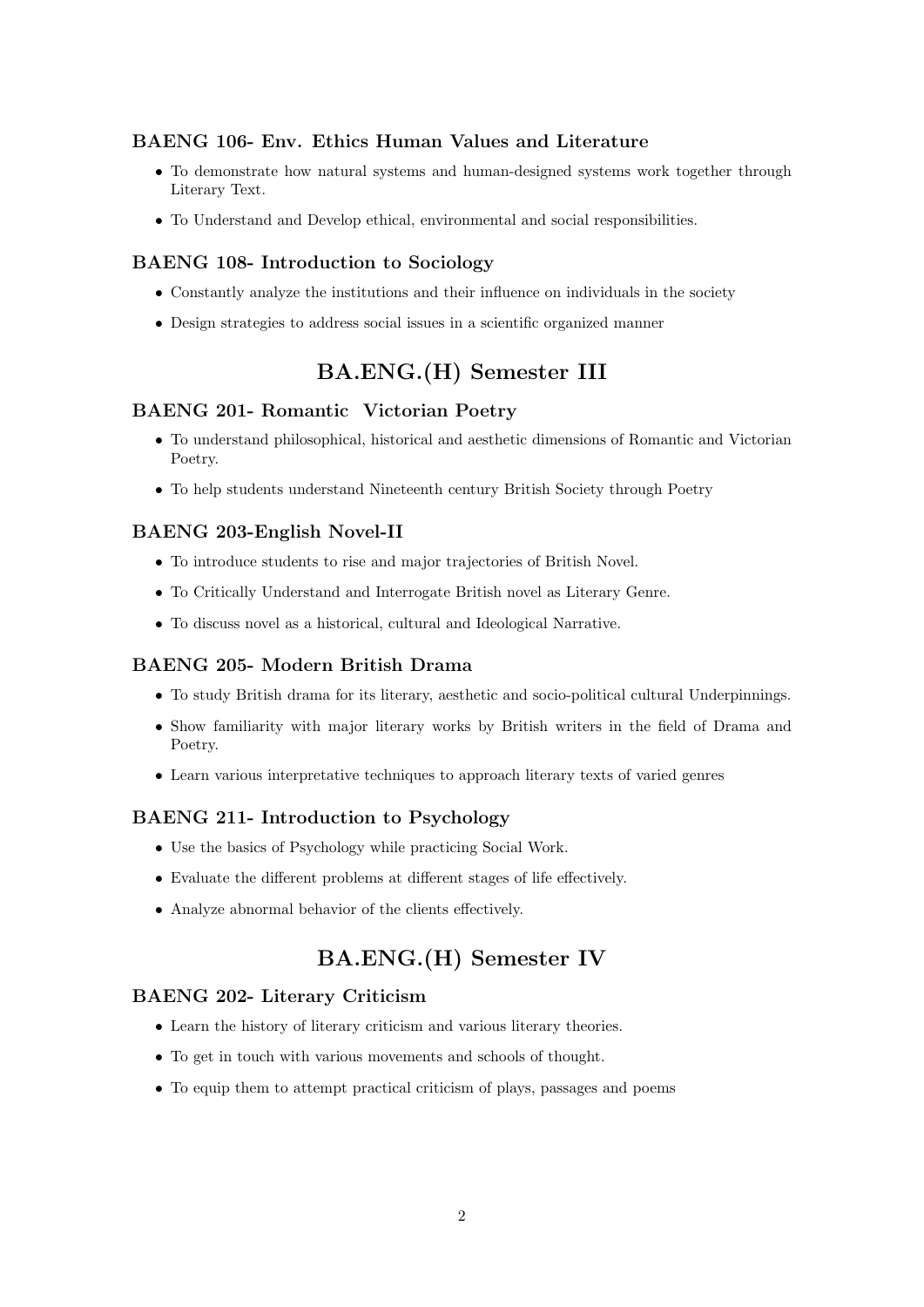## BAENG 204- Indian Writing in English

- To provide an overview of the various phases of the evolution of Indian writing in English.
- To introduce students to the thematic concerns, genres and trends of Indian writing in English.
- To expose students to the artistic and innovative use of language employed by the Indian writers.

#### BAENG 206- Indian Literature in English Translation

- To familiarize students with seminal perspective on Translational Issues.
- Introduce them to bicultural nature of translation.
- To discuss major works of Indian Writers translated in English

#### BAENG 210- Introduction to Film Studies

- Describe film as a medium of communication.
- Describe the evolution of World Cinema.
- Explain the emerging trends in contemporary Indian cinema.
- utilize knowledge gained to appreciate and review a film

## BA.ENG.(H) Semester V

#### BAENG 301- 20th Century British Poetry

- To introduce students to major trends in contemporary British Poetry.
- To Facilitate Broad Understanding of Modern Britain

#### BAENG 303- American Novel

- To familiarize the students with history and literature of America through the study of American fiction.
- To enable them to analyze the novel as a Social, Political and Cultural Narrative.

#### BAENG 305- Modern Eur. Drama

- To introduce students to the thematic and aesthetic variety and forms of European Drama.
- Acquaint themselves with the great tradition of modern European drama.
- Examine various literary techniques that writers of 20th century use in writing their texts, and demonstrate an understanding of these techniques.

#### BAENG 309- Lang. Comm

- To enable students to trace the history of English Language
- To understand the basics of Linguistics.
- How to communicate effectively